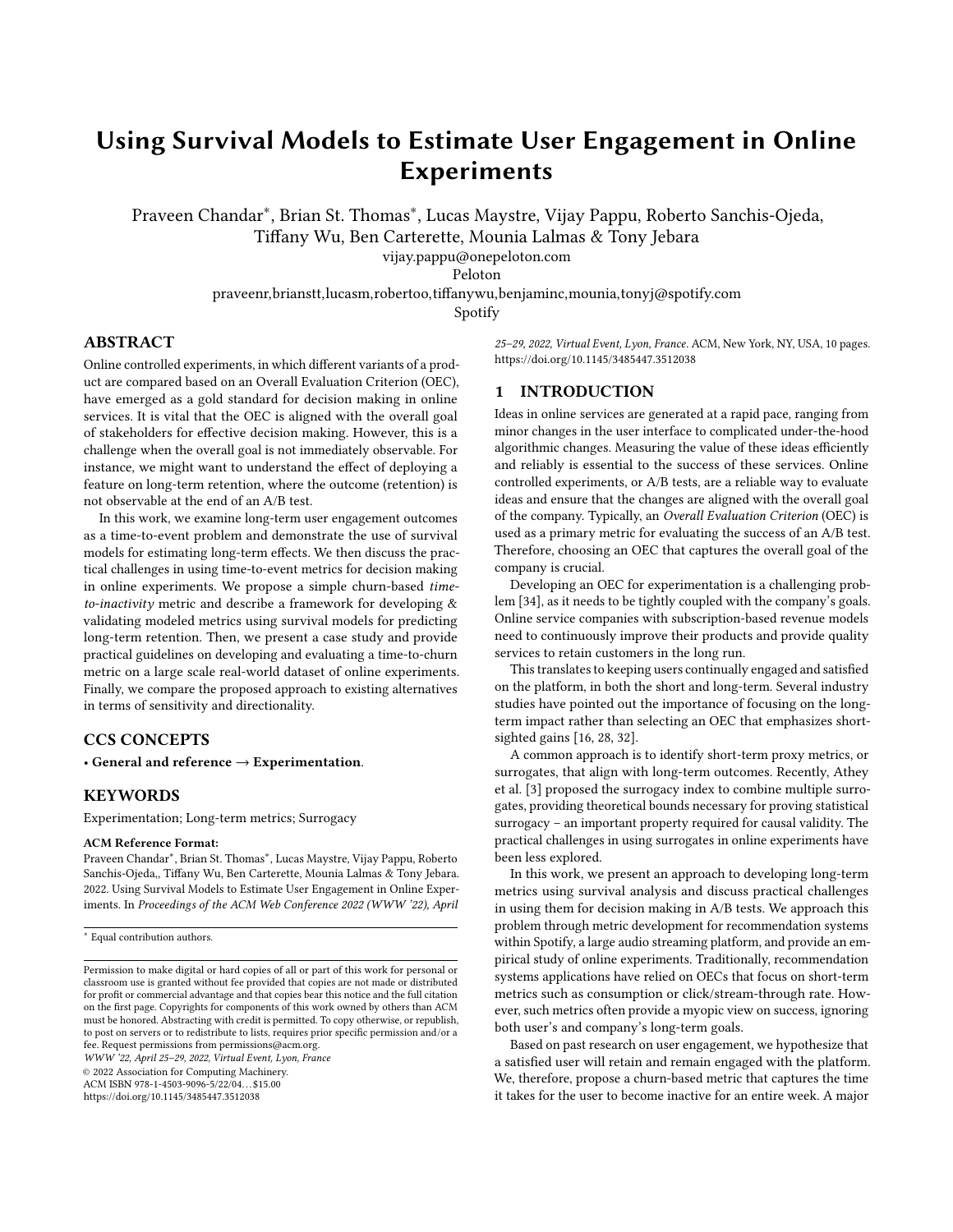WWW '22, April 25–29, 2022, Virtual Event, Lyon, France Chandar, St. Thomas, Maystre, Sanchis-Ojeda, Wu, Pappu, Carterette, Lalmas & Jebara

challenge with this metric is that it takes a long time for users to churn, which delays A/B test decisions. We propose to model the time it takes a user to become inactive by casting it as a time-toevent problem. We adopt the survival analysis framework to model time-to-inactivity as it naturally accounts for censorship bias. We then use the model to combine short-term behavioral metrics such as consumption as a proxy to predict our long-term metric.

We use the survival estimates, i.e., the time-to-inactivity metric, to measure treatment effects in online experiments. The framework allows us to make A/B test decisions aligned with long-term outcomes without delays. While the use of survival analysis for modeling user engagement is not new, its use in A/B for decision making is less explored in the literature. We emphasize that our goal is not to find the best possible survival model but to open a discussion of their utility.

Therefore, we use the Cox Proportional Hazard model and present a set of validations and checks that help use predicted time-toinactivity metrics in a reliable and trustworthy manner for experimentation. Further, we present a case study of online experiments to demonstrate the practical value of the time-to-inactivity metrics. We use Spotify A/B tests to empericially verify the directionality and statistical surrogacy of the metric. We also show that the metric is more sensitive than naive retention metrics, which enables faster, more accurate decision making.

The major contributions and findings of this work include:

- a simple time-to-inactivity metric for use in A/B tests and provide guidelines for its development using survival models.
- a set of validation checks for using predicted time-to-event for decision making in online experiments.
- a case-study of Spotify's online experiments to show that the time-to-inactivity improved sensitivity over retention.

## 2 RELATED WORK

#### 2.1 User Engagement & Churn

There is a rich body of literature focusing on the measurement of user engagement in online platforms. Ranging from simple countbased metrics such as DAU, WAU, MAU  $^1$  $^1$  to more complex measures of success, often a combination of behavioral signals such as clickthrough-rate, and dwell time [\[4\]](#page-8-5). The use of behavioral signals such as clicks, mouse movements, eye-tracking to measure user satisfaction have been studied extensively in the context of search, recommendation, and advertising [\[29\]](#page-8-6). However, interpreting their relationship to long-term user engagement is an open issue. Dupret and Lalmas [\[18\]](#page-8-7) proposed to address this by measuring user loyalty using absence time – the time between visits– metric. They showed that continuously tracking engagement was an effective way to optimize ranking algorithms and was extended by Kapoor et al. [\[30\]](#page-8-8) to improve its accuracy. In our work, we also use Cox Proportional hazards to model time-to-inactivity but define our metric with expected survival time instead of hazard rate.

Our work is also related to the literature on churn prediction and customer lifetime value (LTV) [\[23\]](#page-8-9). Various models have been explored using parametric survival functions and forecasting future retention [\[21,](#page-8-10) [26\]](#page-8-11). However, they do not focus on decision making in online experiments. The work in [\[36\]](#page-8-12), and the recommendations presented in [\[27\]](#page-8-13) about using survival models for long-term metrics is more closely related to our paper. Here, we build on this domain by focusing on the practical aspects of validating the predicted long-term metric.

## 2.2 Surrogates & Proxies for Long-Term Metrics

Our work is also related to the literature on estimating long-term causal effect [\[35\]](#page-8-14). The use of short-term metrics as surrogates for modeling long-term causal effects is a common strategy. Early works have relied on strong surrogacy assumptions that require the short-term surrogates to fully mediate the long-term effect. Recently, Athey et al. [\[3\]](#page-8-4) showed that when multiple surrogates are used, even if none of the individual metrics satisfy the statistical surrogacy criteria by itself, they may collectively satisfy the statistical surrogacy criteria. Recent works have also represented surrogates using sequential models, and used surrogates for policy optimization, e.g. [\[39\]](#page-8-15). Surrogate metrics for online experiments are further developed in Duan et al. [\[17\]](#page-8-16), showing that surrogate function based metrics underestimate the variance of the target metric, leading to inflated type 1 error rates. We adopt theoretical findings from these works and provide a case study to highlight the practical challenges in long-term effect estimation in online experiments. We note that in survival analysis there is no parametrization of the residual variance, so the impact on type 1 error rates is non-trivial to estimate and plan to tackle in the future.

### 2.3 Online Experimentation

Online experimentation has evolved significantly over the past decades. Work in this area has focused on topics ranging between experimental design, hypothesis tests, and organizational culture around experimentation. Several papers have focused on common pitfalls, lessons learned, and recommendations for reliable online experiments [\[8,](#page-8-17) [12,](#page-8-18) [32–](#page-8-3)[34,](#page-8-0) [37\]](#page-8-19). Recently, efforts have gone into automatic detection of biased experiments [\[20\]](#page-8-20) and automatic ramp up to gradually expose treatments to users in order to mitigate risk [\[38\]](#page-8-21). The importance of measuring long-term outcomes [\[28\]](#page-8-2) and the challenges in running long-term experiments have been studied in the context of search and advertising [\[11\]](#page-8-22). The primary focus of this paper is practical guidance for developing and validating metrics that are aligned with long-term outcomes, enabling reliable and fast decision making.

Measuring and improving metric properties has also become a key part of developing metrics for online experimentation. Directionality establishes how well a metric aligns with long-term business outcomes [\[8,](#page-8-17) [12,](#page-8-18) [32\]](#page-8-3). For instance, Dmitriev and Wu [\[13\]](#page-8-23) discuss having a range of subject matter experts construct groundtruth labels of directionality for a set of experiments. Hohnhold et al. [\[28\]](#page-8-2) construct directionally aligned metrics using a corpus of long-term experiments. In this work, we construct our metric as a surrogate and check statistical surrogacy assumptions to ensure directional alignment with long-term outcomes, which can be done without curated ground-truth labels or long-term experiments.

The second metric property, sensitivity, measures how likely a metric will detect a treatment effect in an experiment and is key in enabling product decisions [\[16,](#page-8-1) [33\]](#page-8-24). Several works have shown that

<span id="page-1-0"></span><sup>1</sup>DAU, WAU, & MAU indicate Daily, Weekly, and Monthly Active Usage respectively.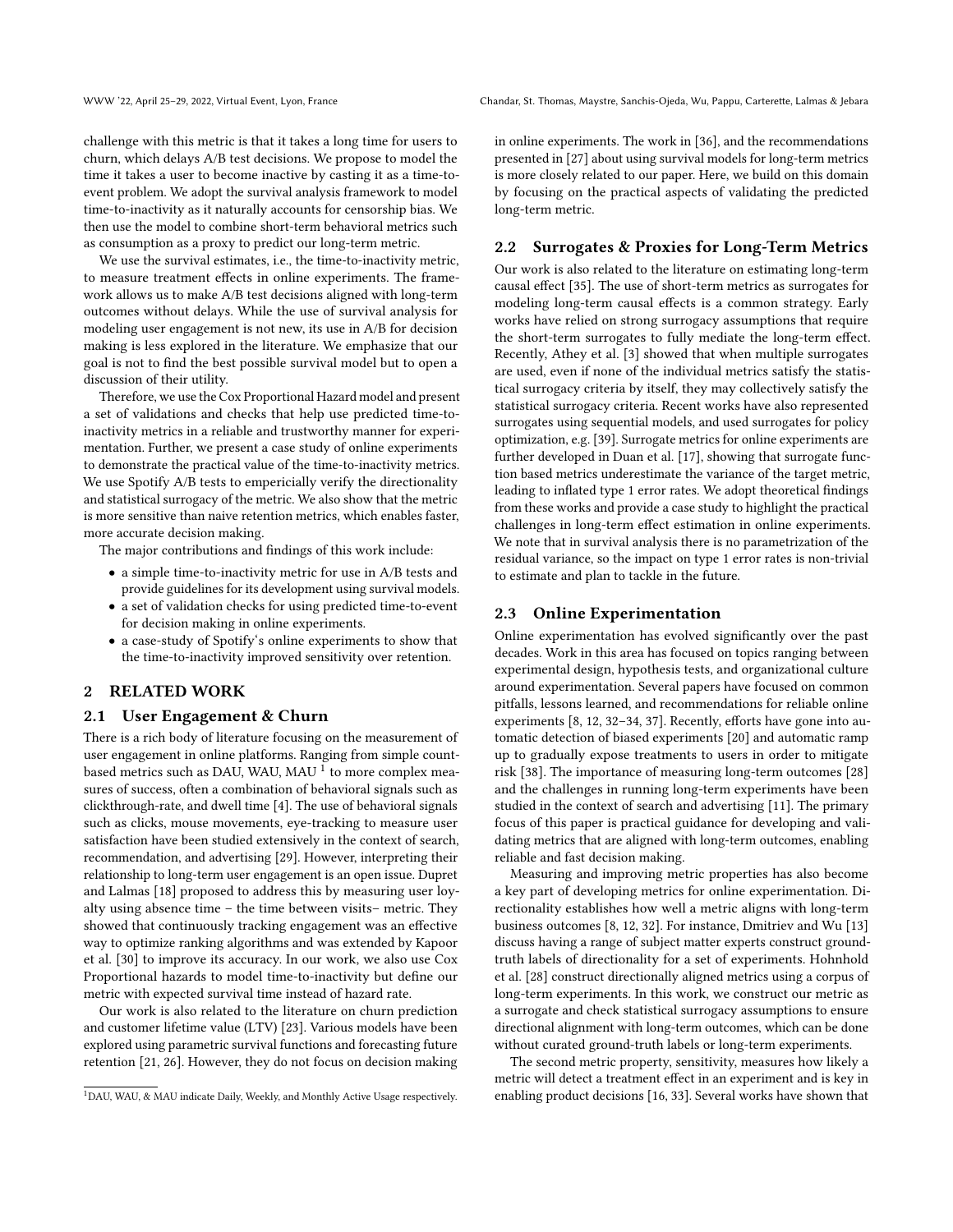Using Survival Models to Estimate User Engagement in Online Experiments WWW '22, April 25–29, 2022, Virtual Event, Lyon, France

<span id="page-2-0"></span>

Figure 1: Illustrative example of the WAU retention and survival curves used to estimate time-to-inactivity.

historical data can be used to improve sensitivity through variance reduction [\[9,](#page-8-25) [14\]](#page-8-26), or optimizing for sensitivity directly [\[31\]](#page-8-27). Others have shown sensitivity could be improved through adapting the method of treatment effect estimation [\[10,](#page-8-28) [15\]](#page-8-29). To measure the sensitivity of the surrogate survival metric presented in this paper, we use the objective Empirical Bayes prior proposed by Deng [\[7\]](#page-8-30) for two-sample hypothesis tests. We note our approach could be used in combination with the above works on variance reduction and treatment effect estimation.

#### 3 PROBLEM DEFINITION & CONTEXT

We describe a typical data-driven decision-making scenario faced by practitioners in online platforms. We highlight the need for developing long-term engagement metrics, formally define the problem, and enumerate the assumptions required to use our proposed approach in practice.

As discussed above, online service companies rely on A/B tests using engagement metrics such as consumption, clickthrough rate, or a combination of similar metrics for making data-driven decisions, but these short-term metrics do not always align with the long-term goals of the company [\[28\]](#page-8-2). Longer-term retention and engagement metrics are easier to align with the company's north-star goals, but there are non-trivial challenges in designing long-term experiments to observe the long-term engagement outcomes [\[11\]](#page-8-22). In our setting, a typical long-term outcome we observe is Weekly Active User (WAU) retention, i.e., if the user had streamed in the last 7 days. The main idea behind WAU retention at time  $t$  (e.g., WAU Week 4) is to capture the user's long-term satisfaction under the assumption that satisfied users will return to the platform.

We define time-to-inactivity as the amount of time that elapses before a user becomes inactive for an entire week. By constructing time-to-inactivity as a statistical surrogate of actual long-term WAU outcomes, and checking statistical surrogacy assumptions, experimenters can trust directional alignment with long-term outcomes.

In the context of online experiments, the time-to-inactivity metric measures the ability of a treatment (feature changes on the platform) to keep the users continually engaged. We use Figure [1](#page-2-0) to illustrate the computation of the time-to-inactivity and WAU retention at time t metrics. Here, WAU Week 2 retention can be com-puted by counting the total number of active users. <sup>[2](#page-2-1)</sup> To compute the time-to-inactivity, we estimate the expectation of the survival curves for control and treatment represented by green dotted and blue solid lines respectively, in the figure. The survival curve provides the ratio of users who have stayed active up until time  $t$ , and

we estimate the expected time it takes for a user to become inactive using short-term engagement metrics (e.g., first two weeks). In our example, the time-to-inactivity would be higher for treatment users since they remain engaged for a longer time as indicated by the blue line compared to control (green line).

#### 3.1 Time-to-inactivity Metric

Here we construct the time-to-inactivity metric to estimate the long-term treatment effect on WAU retention using short-term engagement metrics. We are specifically interested in using timeto-inactivity in online experiments for decision making. We will estimate the treatment effect, given an experimental dataset  $(D_E)$  in which users are exposed to different treatments over a short period of time (e.g., two weeks), with the following information

$$
D_E = (X_i, S_i, W_i) \tag{1}
$$

where  $X_i$  represents characteristics about the user,  $S_i$  is the observed short-term or immediate metrics such as consumption, and  $W_i \in$  $\{0, 1\}$  is the treatment assignment status of each user. We indicate the set of treatment or control users as  $W^c := \{i | W_i = c\}$  and the number of users in a set as  $N_{W^c} := |W^c|$ . Our goal is to estimate the average treatment effect (ATE), denoted  $\delta_E$ , as measured by true long-term engagement, denoted  $Y_i$ :

$$
\delta_E = \mathbb{E}_{D_E} [Y_i(1) - Y_i(0)]
$$
  
=  $\frac{1}{N_{W^1}} \sum_{i \in W^1} Y_i(1) - \frac{1}{N_{W^0}} \sum_{i \in W^0} Y_i(0)$  (2)

In practice, true long-term engagement  $Y_i$  (such as time-toinactivity or long-term retention) is hard to observe. However, we do observe true long-term engagement in historical data  $D_H$  =  $(X_i, S_i, Y_i)$ , which is collected prior to the experiment. We define estimated long term engagement  $\hat{Y}_i$  as:

$$
\hat{Y}_i = \mathbb{E}_{D_H}[Y_i | X_i, S_i]
$$
\n(3)

To estimate this conditional expectation, we learn a function  $f<sub>H</sub>$ which can be trained on the historical data  $D<sub>H</sub>$ , to generate predictions of  $\hat{Y}_i$  as

$$
\hat{Y}_i = f_H(X_i, S_i) \tag{4}
$$

In Section [4,](#page-3-0) we will describe the use of survival modeling framework for estimation of  $f_H$  using historical data  $D_H$ , with time-toinactivity as our long term outcome. We represent the time-toinactivity outcome as a sequence of survival outcomes, with  $\hat{Y}_i^t$ indicating the probability of survival at time  $t$ . The average treatment effect (ATE) is then computed using the expectation of  $\hat{Y}^{t}$ , i.e.,  $(\mathbb{E}[\hat{Y}_{i}^{t}(1)] - \mathbb{E}[\hat{Y}_{i}^{t}(0)]).$ 

Note that the time-to-inactivity metric relies on  $\hat{Y}$  for ATE estimation, and  $\hat{Y}$  is obtained from  $f_H$  fit on  $D_H$ , not  $D_E$ . Therefore, it is important to show the directional alignment of the predicted metric with long-term outcomes. For this to hold, i.e., for the ATE on  $\tilde{Y}$  to be an unbiased estimator of the true ATE  $\delta_E$ , we require that the assumptions in Section [3.2](#page-3-1) are satisfied. Further, we also require that the empirical function  $\hat{f}_H(X_i, S_i)$  is recovered using an unbiased estimator from samples such that it converges to the true function f hypothesized to govern the relationship  $Y = f(X, S)$ and that the function class  $H$  contains  $f$ .

<span id="page-2-1"></span> $^{2}$ If the user had streamed in the last 7 days they are considered as weekly active user.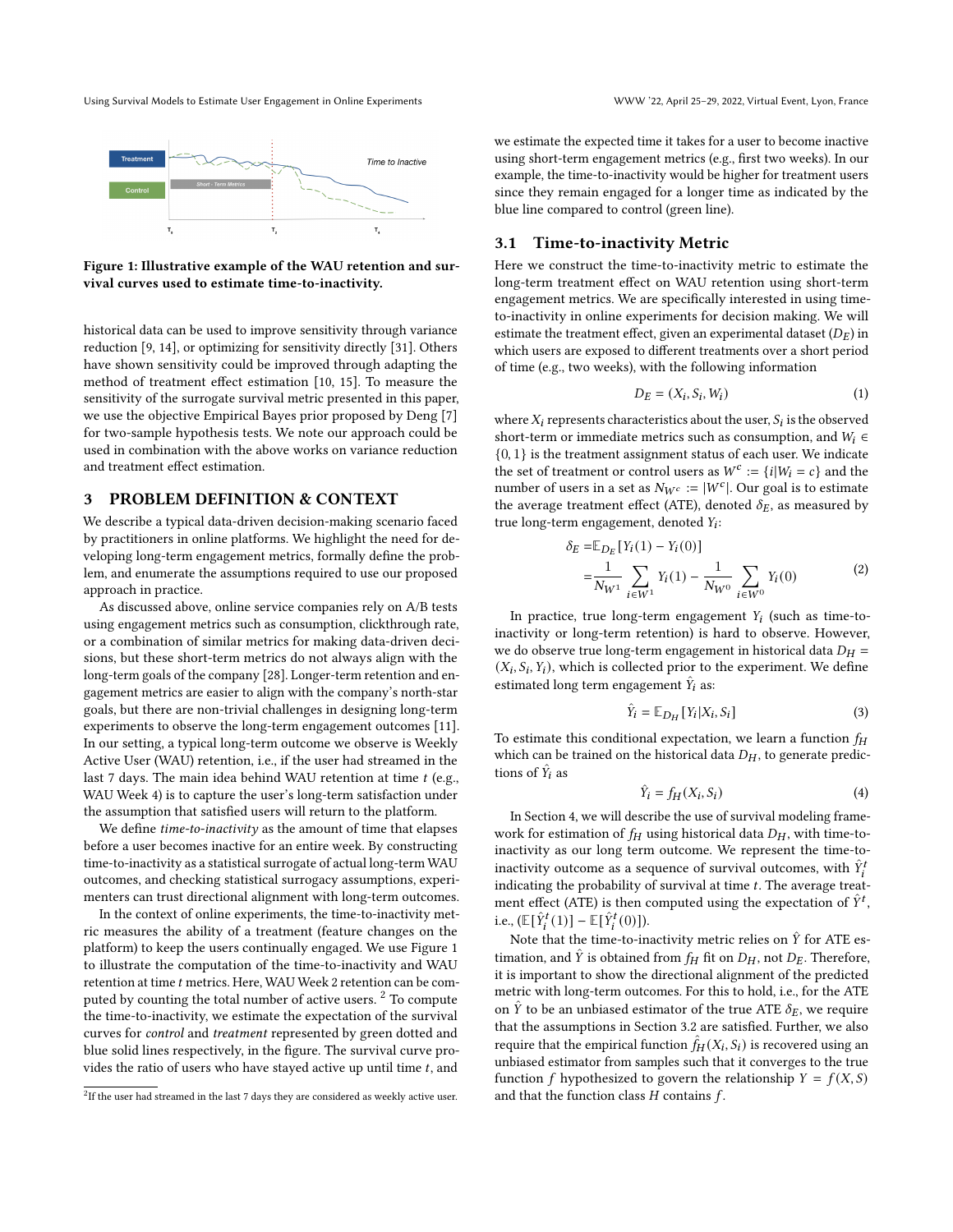WWW '22, April 25–29, 2022, Virtual Event, Lyon, France Chandar, St. Thomas, Maystre, Sanchis-Ojeda, Wu, Pappu, Carterette, Lalmas & Jebara

#### <span id="page-3-1"></span>3.2 Assumptions

We rely on the theoretical foundations laid out by Athey et al. [\[3\]](#page-8-4) that are required to show that the estimated average treatment effect (ATE) on  $\hat{Y}$  is an unbiased estimate of the true ATE on longterm outcome Y. This ensures decisions made with the predicted metric are consistent with decisions had the long-term outcome been observed and ensures that confounders are accounted for. The three main assumptions are:

- Positivity and Ignorability Assumptions. The treatment assignment does not depend on the long-term outcome  $Y$  and that users have a non-zero probability of assignment to the treatments. These assumptions are satisfied for our problem since the experimental data is collected from a randomized controlled experiment.
- Surrogacy Assumption. The treatment affects the long-term outcomes only via short-term metrics. In other words, the set of surrogate or short-term metrics completely mediates the causal effect between the treatment and long-term outcome [\[35\]](#page-8-14). In practice, this assumption is difficult to directly test. In Section [5.2,](#page-4-0) we present the use of the likelihood ratio test as a sanity check to verify this assumption in the presence of the Comparability Assumption.
- Comparability Assumption. The conditional distribution of the long-term outcome given the user characteristics & shortterm metrics remains the same in both experimental and historical datasets. One implication is the function  $f$  should be the same when estimated using historical data  $D_H$  or experimental data  $D_F$ . In practice,  $D_H$  and  $D_F$  are sampled from different time periods, raising the issue of temporal model drift. As a sanity check, we use out-of-time model validation and measure the performance of  $f$  on data sampled from the time period that matches  $D_E$ .

# <span id="page-3-0"></span>4 SURVIVAL ANALYSIS FOR LONG-TERM EFFECT ESTIMATION

In this section, we describe the use of the survival analysis framework for estimation of  $f_H$ , i.e., the time-to-inactivity long-term metric. Our metric intends to estimate the time it takes for an event to occur, where the event is a user becoming inactive.

There are challenges in using traditional ML models for time-toevent problems. Consider, for instance, some users might continue to be active for long periods of time. Therefore, the event of interest (inactivity) might not occur at the time we want to make inferences; these users are referred to as right-censored individuals. One might be tempted to ignore them and use traditional ML models such as binary classifiers to fit  $f_H$ . However, this would introduce a censoring bias in our estimation. To illustrate this, consider two cohorts of users  $U_1$  and  $U_2$ , where the true average time-to-inactivity is 2 and 36 weeks, respectively. If we wish to estimate the time-to-inactivity at week  $t = 10$ , then, ignoring the right-censored users would result in severe underestimation of the true time-to-inactivity metric.

Therefore, we choose survival analysis to model the relationship  $\hat{Y}_i = E[Y_i | X_i, S_i]$ , which is a natural framework to study time-toevent problem as it accounts for the censoring bias [\[6\]](#page-8-31). Next, we give a brief overview of a commonly used survival regression model as well as common goodness of fit criteria. In survival analysis we

want to learn the survival function  $F$ , which gives the cumulative probability of an event occurring after time t, so that  $F(t) = P(z >$  $t$ ) where  $z$  is the time of the event. The hazard function gives the probability that the event occurs at time  $t$ ,

$$
h(t) = \lim_{\delta \to 0} \frac{P(t \le z + \delta \le t + \delta | z \ge t)}{\delta}
$$
 (5)

and the hazard function  $h(t)$  and survival function  $F(t)$  are related through

$$
F(t) = \exp\left(-\int_0^t h(z)dz\right) \tag{6}
$$

so recovering the hazard function is equivalent to recovering the survival function.

We use the Cox Proportional Hazards model, noting there may be other survival models that would recover better estimates of the true survival function [\[1\]](#page-8-32). However the framework we propose in this paper for validating the resulting predicted metric would also apply to other choices of survival model.

#### 4.1 Cox Proportional Hazards Model

The Cox Proportional Hazards model [\[5,](#page-8-33) [6\]](#page-8-31), or the Cox model, assumes that the hazard function has the following form for a user  $i$  with covariates  $X_i$ :

$$
h(t|X_i) = \lambda_0(t) \exp(\beta X_i)
$$
 (7)

In cases where the time to event exceeds the observation period, this data is right-censored. In our problem, right censorship occurs when a user is active every week, in which case their corresponding timeto-inactivity is recorded as the length of the observation window. The Cox model assumes that censoring is uninformative, meaning that the user's time-to-inactivity  $Y_i$  is statistically independent of the censoring mechanism, which is satisfied by having a fixed censoring time.

Notice that the baseline hazard function  $\lambda_0$  is the only part of the hazard that varies with time, and so the ratio of hazards  $h(t|X_i)/h(t|X_j)$  between users *i* and *j* will always be constant for every  $t$ . The likelihood for an event occurring at time  $t$  is given by

$$
L_i(\beta) = \frac{\lambda_0(Y_i) \exp(\beta X_i)}{\sum_{j: Y_j \ge Y_i} \lambda_0(Y_i) \exp(\beta X_j)}
$$
  
= 
$$
\frac{\exp(\beta X_i)}{\sum_{j: Y_j \ge Y_i} \exp(\beta X_j)}
$$
(8)

Assuming statistically independent observations, the joint likelihood can be given by  $L(\beta) = \prod_i L_i(\beta)$ , which can be maximized using a Newton-Rhapson algorithm [\[19\]](#page-8-34).<sup>[3](#page-3-2)</sup> The corresponding survival model  $\hat{F}_H(t|X_i)$  is then used to generate the time-to-inactivity metric at time  $t$  as

$$
\hat{Y}_i = \hat{F}_h(t|X_i) \tag{9}
$$

#### <span id="page-3-3"></span>4.2 Model Validation

An essential part of developing the time-to-inactivity, a predicted long-term metric, is to ensure that the estimated metric  $\hat{Y}_{{\boldsymbol i}}$  is close to the true metric value  $Y_i$ . In other words, we need to verify that the empirical function  $\hat{f}_H(X_i, \mathcal{S}_i)$  fit using the Cox PH model, converges

<span id="page-3-2"></span> ${}^{3}{\rm The}~$  authors used the implementation available through Lifelines https://pypi.org/project/lifelines/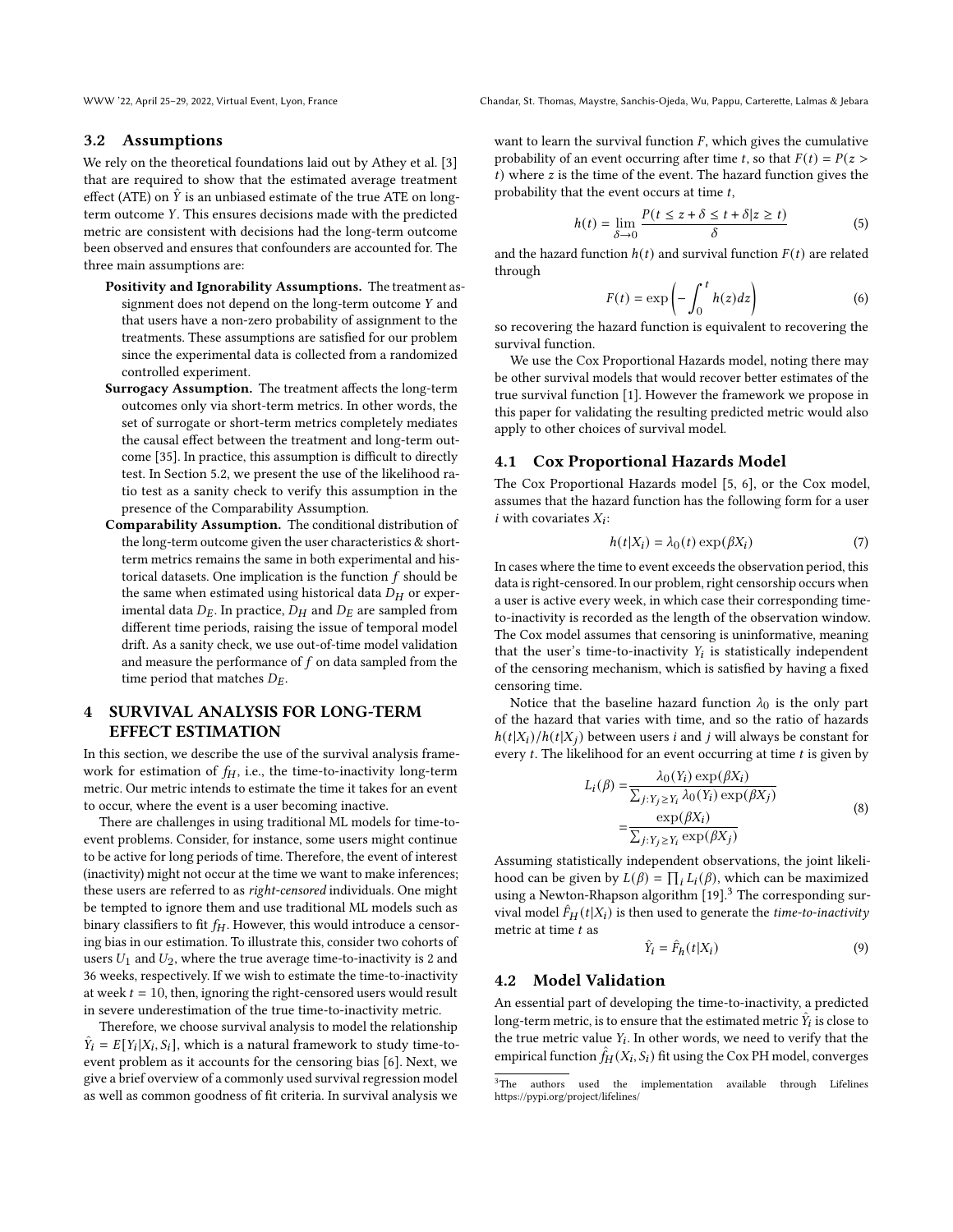to the true function  $f$  that recovers the true long-term outcome  $Y$ . Traditional metrics such as precision, recall, or root mean squared error is not suitable for this case since they cannot account for the censoring bias. In this section, we present three evaluation metrics for validating survival models.

4.2.1 Concordance Index. The concordance index (C-Index) is a measure of the model's ability to correctly order the individuals based on their risk score [\[2,](#page-8-35) [22\]](#page-8-36). It is computed as the ratio of concordant pairs to comparable pairs, where a pair of users  $\langle i, j \rangle$  is considered comparable if the  $y_j > y_i$  and  $y_j$  is uncensored. And, a pair is concordant if the estimated risk score  $\hat{y}$  aligns with the observed survival time  $y$ ,  $(\hat{y}_j > \hat{y}_i - y_j > y_i)$ . For right-censored data, which is the case for our problem, pairs in which both individuals are censored are ignored.

4.2.2 Integrated Brier Score. The Brier score for survival problems with censored information was introduced by Graf et al. [\[24\]](#page-8-37). The metric is computed by accounting for censoring information in the dataset and re-weighting the individuals.

$$
BS(t) = \frac{1}{N} \sum_{i=1}^{N} w_i(t) [\hat{y}_i(t) - y_i(t)]^2
$$
 (10)

Here,  $y_i$  is the observed time-to-inactivity,  $\hat{y}$  is the estimated time-toinactivity for a given time t. And,  $w_i$  is  $(1-C_i)/G(y_i)$  if  $y_i \leq t$  and  $1/G(y_i)$  if  $y_i > t$ . where,  $C_i$  indicates if the individual is censored and  $G$  is the censoring distribution, typically estimated using the Kaplan-Meier estimator [\[1\]](#page-8-32). We report the integral of the scores at different time points computed using the trapezoidal rule.

4.2.3 AUC-ROC. It is often desired to use the estimated risk scores or survival probabilities to identify high-risk users. Here, we use the ROC curve to compare the false positive and true positive rates, and the area under the ROC curve ( $AUC - ROC$ ) plotted for each time-point to measure effectiveness.

## 5 METRIC VALIDATION & SENSITIVITY

In general, when developing new metrics to be used for decision making in online experiments, two key qualities must be established: directionality and sensitivity [\[8,](#page-8-17) [32\]](#page-8-3). Since the proposed survival metric is learned using an ML model that relies on surrogates (i.e., short-term metrics), we validate directionality through checking statistical surrogacy assumptions [\[35\]](#page-8-14). In this section, we give practical guidance to verify the directionality of the metric, validate the surrogacy assumptions, and to measure metric sensitivity.

#### 5.1 Directionality

Directionality is a metric quality indicating if the sign of the detected effect on the metric agrees with the true impact on user experience [\[8,](#page-8-17) [32\]](#page-8-3). To verify directional alignment, we can simply compare against the observed metric values. However, in the case of time-to-event metrics, it is challenging to make such comparisons since this requires following users for long periods of time (which requires a corpus of long-running A/B tests). Instead, we compare the predicted survival probabilities from the model against observed retention at time  $t$ . Since the predicted survival at the intermediate time interval directly influences the expected time of

survival (i.e., time-to-inactivity), we argue that this is a reasonable check for directionality. In this work, using a corpus of historical A/B tests, we compare the predicted week 4 retention against observed WAU retention @ Week 4, since running month-long A/B tests is reasonable.

### <span id="page-4-0"></span>5.2 Surrogacy Assumption Test

Directionality alone is not sufficient to conclude the predicted metric is a statistically valid proxy for true long-term outcomes. We need to demonstrate that the predicted metric satisfies the surrogacy criteria by showing the effect of treatment on long-term outcomes is completely mediated through surrogates or short-term metrics [\[3,](#page-8-4) [35\]](#page-8-14). While we can't directly test this assumption, we suggest the following sanity check.

To check the surrogacy assumption for survival-based surrogates, we propose to use the likelihood ratio test (LRT). We need the difference between the log-likelihood statistic of two functions:  $f(X, S, W)$  and  $f(X, S)$ ; where, W is the treatment status of the user and  $X \& S$  are the user characteristics and short-term metrics respectively. The LRT test statistic is computed as follows:

$$
LRT = 2ln(\mathcal{L}) - 2ln(\mathcal{L}_W) \sim \chi_{\rho}^2 \tag{11}
$$

Here,  $\mathcal{L}_W$  denotes the log-likelihood of the  $f(X, S, W)$  model and  $\mathcal L$  is the log-likelihood  $f(X, S)$  model.  $\rho$  is the number of predictor variables being assessed. We note that this is equivalent to using conditional independence tests such as Hilbert-Schmidt Independence Criterion (HSIC) [\[25\]](#page-8-38). The key issue is that conditioning on S opens a collider path, creating spurious relationships between  $Y$  and  $W$ , so this check may produce significant results when the assumptions are not violated. Still, significant results from this test can flag instances where more thought is needed whether on whether surrogacy assumptions are reasonable.

### <span id="page-4-1"></span>5.3 Metric Sensitivity

We discuss "metric sensitivity", which measures the ability of a metric to detect differences between treatment groups. A high metric sensitivity allows experimenters to detect small changes with fewer users, thereby increasing experimentation efficiency. We measure sensitivity using the decomposition in [\[7\]](#page-8-30).

For each group  $g \in \{0, 1\}$  in an experiment, we observe the metric average  $\bar{Y}_q$ , the variance  $\sigma_q^2$  from i.i.d. experimental units of sample size  $N_a$ . We perform a Wald test for two-sample difference in means with the test statistic

$$
Z := \frac{\Delta}{\sqrt{\sigma^2 / N_E}}\tag{12}
$$

with difference in means  $\Delta = \overline{Y}_0 - \overline{Y}_1$ , effective sample size  $N_E =$  $1/(1/N_0 + 1/N_1)$ , and pooled variance  $\sigma^2$  satisfying  $\sigma^2/N_E$  =  $\sigma_0^2/N_0 + \sigma_1^2/N_1$ . We define  $\mu := E(\delta) = E(\Delta)/\sigma$  as the scaleless average treatment effect. Hypotheses of the Wald test correspond to  $H_0$ :  $\mu = 0$  and  $H_1$ :  $\mu \neq 0$ , and we reject  $H_0$  if  $Z > z_\alpha$ , where  $z_\alpha$ corresponds to a type 1 error rate  $\alpha$  of the experimenters choosing.

Using a Bayesian interpretation, the probability that a treatment has an effect and we can detect it is

$$
P(H_1) \qquad \times \qquad P(|Z| > z_\alpha | H_1) \tag{13}
$$

```
discriminative power
                statistical power
```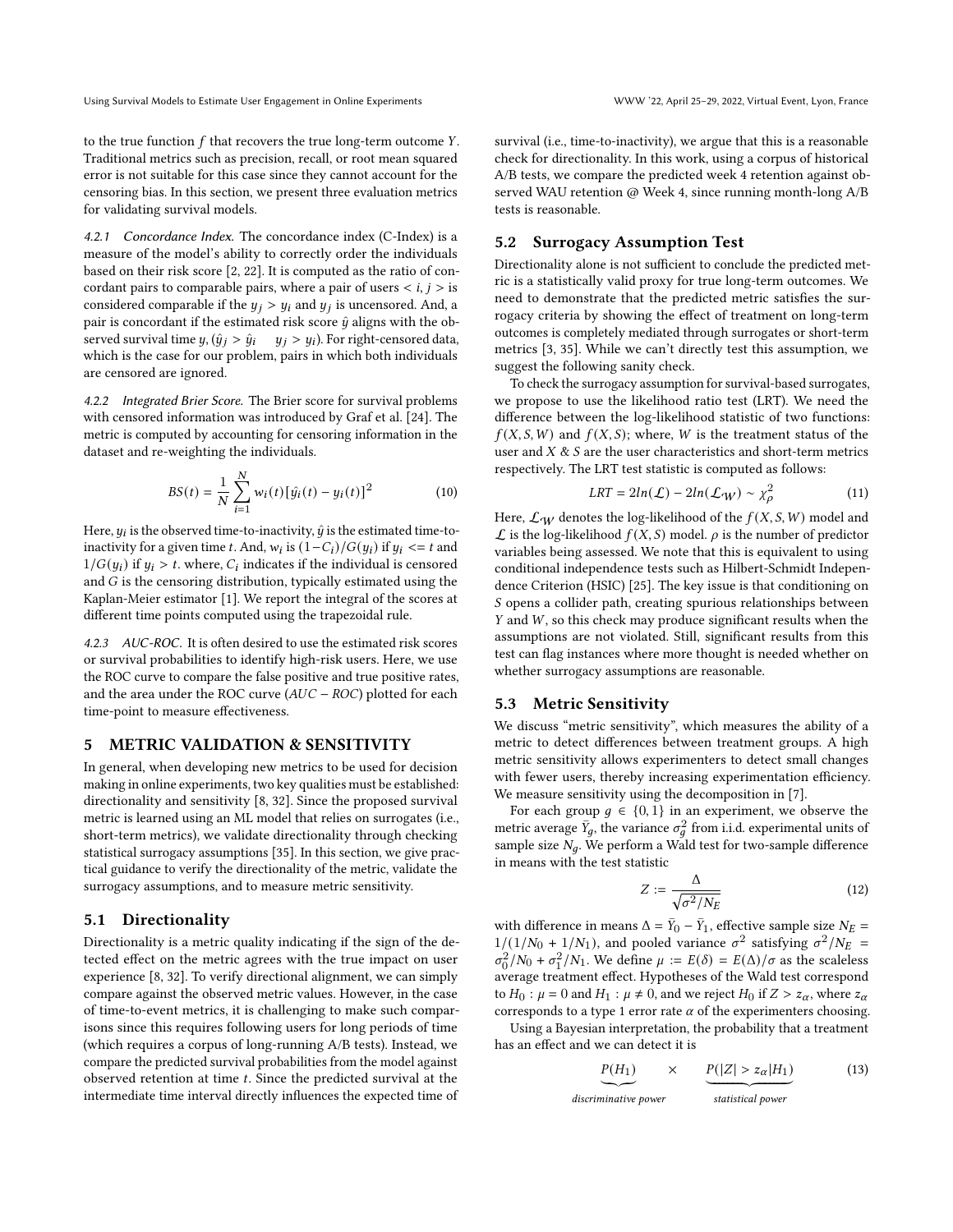To estimate  $p := P(H_1)$ , we use an Empirical Bayesian EM proce-dure introduced in [\[7\]](#page-8-30). For  $H_0$ , we place a unit information prior on the difference in means,  $\mu \sim N(0, 1)$ , while for the alternative hypothesis we give a prior of  $\mu \sim N(0, V^2)$ . Note that as  $V$  increases, the scaleless treatment effect is likely to take on larger values so the metric is more likely to return statistically significant result for a given sample size and  $\alpha$ . The prior is also symmetric about zero, so that no directional bias is included.

The two key parameters driving metric sensitivity are then  $p$ , which measures the discriminative power, and  $V$ , which is proportional to the statistical power. Given an experiment corpus, we estimate these parameters as  $\hat{p}, \hat{V}$  using the EM procedure given in Algorithm 1 in [\[7\]](#page-8-30). A critical feature of the EM procedure is that, unlike the Naive estimate which is biased by the choice of  $\alpha$ , the EM estimates depend only on the posterior odds from each experiment and are independent of  $\alpha$ .

To avoid high sensitivity resulting from a high false positive rate, we also simulate A/A tests to ensure the distribution of observed pvalues is close to uniform. We simulate A/A tests by re-randomizing the treatment assignments on the observed exposure logs from our experiment corpus. This ensures that the targeting and power of the simulated experiments matches the experiments we run in production environments. We note that this does not return the false positive rate of  $\hat{Y}$  using Y to label true positives, since Y is unobserved. To validate that notion of false positive would require adjusting the metric variance for model errors in  $\ddot{Y}$ , however since there is no closed-form error term in the Cox model, we suggest this as future work.

#### 6 EXPERIMENTS & RESULTS

In this section, we use Spotify's recommendation applications as a use case to demonstrate the development and validation of our proposed time-to-inactivity metric. The goal for teams working on search and recommendation applications at Spotify is to provide a satisfying experience for users accessing and listening to music and podcasts on the platform. In addition, the product changes and algorithmic improvements are made with the goal of engaging users not only in the short-term but to keep them engaged in the long-term. Traditionally, engagement metrics such as consumption or stream-rate were used for optimization with week  $t$  retention reserved for long-running tests. A major challenge with using week  $t$  retention is the time it takes to make a deploy/no-deploy decision. We propose to use the estimated time-to-inactivity metric that accounts for long-term goals without compromising for the delay in decision making. We use historical experiments run within Spotify as a case study to illustrate the development of the time-to-inactivity metric. We empirically compare the predicted survival metric to observed retention and other commonly used engagement metrics.

#### <span id="page-5-2"></span>6.1 Experiment Corpus

To validate the time-to-inactivity metric, we sampled a set of 51 A/B tests run on Spotify's recommendation and search products between March and December 2020 (each test involved millions of users). We restricted our sample to those experiments that were run for at least 28 days following a 7 day intake period. The experiments

<span id="page-5-0"></span>

Figure 2: Experiment dataset illustration.

reflect a diverse range of interventions from UI changes to algorithmic improvements in recommendation systems. While we do not segment on the type of product changes, we note that the type of product change can be an explanatory variable in the relationship between two A/B testing metrics and plan to investigate this in the future [\[28\]](#page-8-2).

The structure of the experiments in our corpus is illustrated in Figure [2.](#page-5-0) For each experiment, there is an initial intake period of 7 days and only users exposed during this intake period are considered for analysis. The time window after exposure is used to compute the metric of interest. For instance, we record the ob-served WAU<sup>[4](#page-5-1)</sup> retention at Week 2 using the data from 14 days since exposure. Similarly, engagement metrics such as consumption, stream-rate are calculated using the data from the duration of the experiment excluding the intake period.

This dataset allows us to compare our predicted time-to-inactivity metric against observed metrics. We expect a good predicted timeto-inactivity metric to directionally align with observed retention and at the same time be sensitive to changes. We discuss in more detail, the accuracy and sensitivity results of time-to-inactivity below.

#### 6.2 Predicted Time-to-Inactivity Metric

We describe our setup to develop the predicted time-to-inactivity metric, a long-term engagement metric, for Spotify's use case. Recall that our goal here is to estimate the average treatment effect of A/B tests without having to wait until the user churns (i.e., become inactive); therefore, we rely on the predicted time-to-inactivity metric for decision-making.

We leveraged various user characteristics, denoted  $X$ , such as their historic usage on the platform, device type used, etc., and short-term engagement metrics, denoted  $S$ , such as consumption. Short-term metrics observed over the first 14 days since exposure were used to generate the predicted weekly retention metrics over the next 24 weeks. We use Cox Proportional Hazards described in Section [4](#page-3-0) to fit a  $f_H(X, S)$  on the historical dataset  $D_H$  for each A/B test in the experiment corpus. The trained models are then used to obtain the estimated long-term metric  $\hat{Y}$  for each user in the experiment, which is used to compute the ATE.

#### 6.3 Model Validation Results

The first step towards building a reliable time-to-inactivity metric is to check the goodness of fit of  $f_H(X, S)$ . We report the out-of-time and out-of-sample model performance measured using the metrics

<span id="page-5-1"></span><sup>&</sup>lt;sup>4</sup>WAU is defined by a user streaming any content during the last 7 days.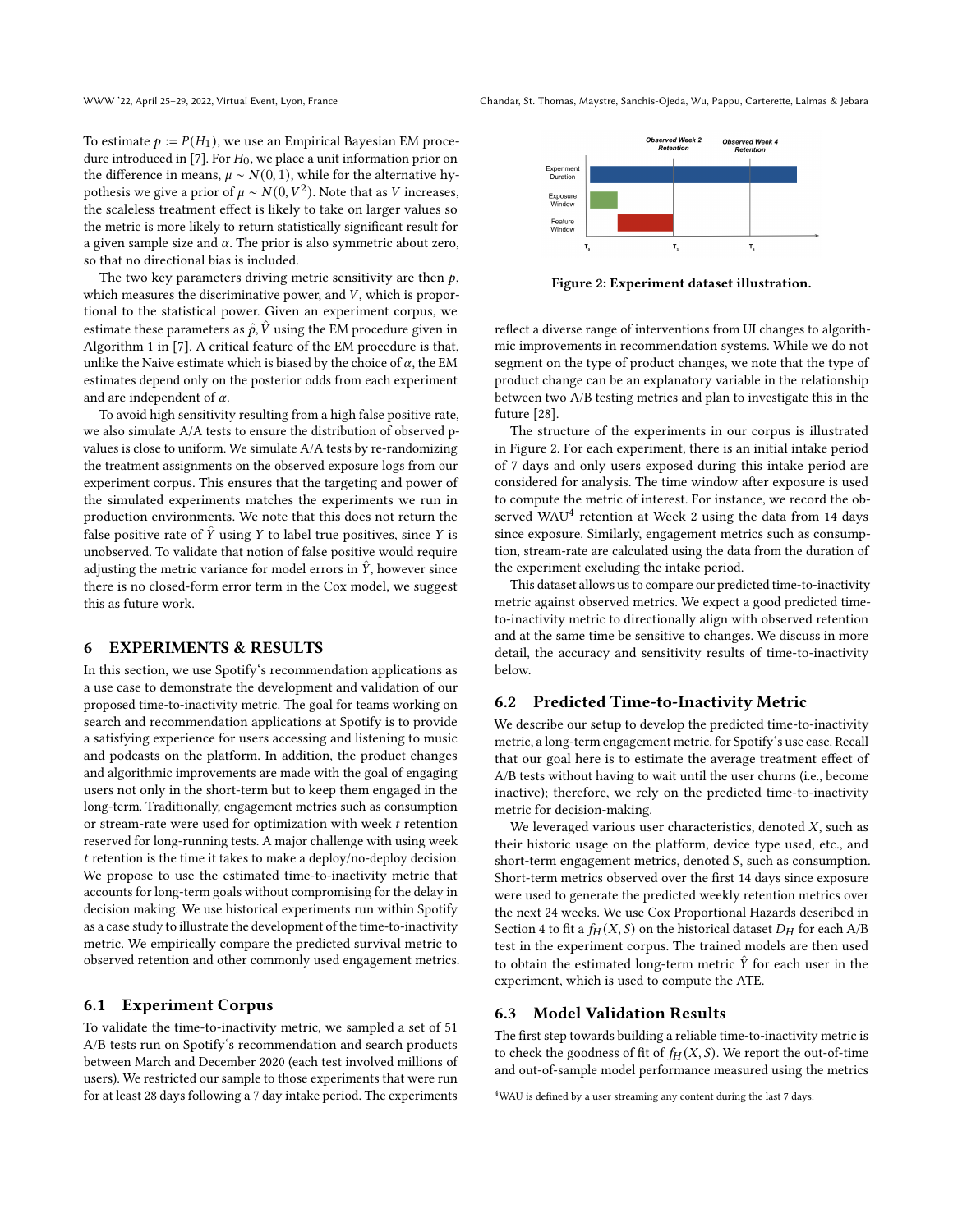Using Survival Models to Estimate User Engagement in Online Experiments WWW '22, April 25–29, 2022, Virtual Event, Lyon, France

<span id="page-6-0"></span>

| Metric                                                                                        | Out-of-Time Out-of-Sample |
|-----------------------------------------------------------------------------------------------|---------------------------|
| CI 10.7844 (0.0045) 0.7898 (0.0044)<br>Integrated Brier Score 0.1591 (0.0047) 0.1633 (0.0010) |                           |
|                                                                                               |                           |

Table 1: Concordance index (CI) and integrated brier scores computed on out of time and sample sets averaged over different models trained for each experiment in the corpus.

<span id="page-6-1"></span>

Figure 3: Comparison of expected survival vs observed retention z-scores.

introduced in Section [4.2.](#page-3-3) We observed high AUC scores of 0.9 and above for earlier weeks and competitive AUCs of 0.83 even for a very longer horizon of 24 weeks, demonstrating the ability of the model to recover the true retention probabilities (see Appendix [A.1](#page-8-39) for AUC plots). Table [1](#page-6-0) again reports high numbers for concordant index and integrated Brier Score defined in Section [4.2,](#page-3-3) suggesting that the empirical function  $\hat{f}_H(X_i, S_i)$  is converging to the true function  $f$  to reliably estimates the true long-term engagement.

To test the robustness of the model we measure the out-of-time performance and report CI and Brier scores. Table [1](#page-6-0) compares the out-of-time and sample performance of the model and it can be seen that the scores are almost effectively equivalent, suggesting that the  $f_H$  is not impacted by time of data collection.

#### 6.4 Metric Validation: Directionality

To understand metric directionality and consistency, we investigate its relationship to other metrics that are more directly interpretable. In Figure [3,](#page-6-1) we plot the distribution and pairwise relationships of the time-to-inactivity and the observed WAU retention metrics.

Given the approximate normality of each of the three metrics, we apply a two-tailed Pearson non-correlation test between the predicted Week 4 survival and the observed Week 2 WAU metric  $(\hat{\rho} = 0.60, p = 4.6 \cdot 10^{-6})$  and Week 4 WAU metric ( $\hat{\rho} = 0.61$ ,  $p = 2.9 \cdot 10^{-6}$ <sup>[5](#page-6-2)</sup> and reject the null hypothesis that the metrics

<span id="page-6-3"></span>

Figure 4: Correlation between predicted survival metrics at given week. E indicates the expected time-to-inactivity.

<span id="page-6-4"></span>

| Metric                     | Correlation to<br>W4 WAU (95% CI) | p-val                 |
|----------------------------|-----------------------------------|-----------------------|
| $\hat{\mathrm{v}}^{4}$     | 0.61(0.40, 0.76)                  | $2.858 \cdot 10^{-6}$ |
| W <sub>2</sub> Consumption | 0.63(0.43, 0.77)                  | $8.353 \cdot 10^{-7}$ |
| W2 Rec. consumption        | 0.42(0.16, 0.62)                  | 0.002                 |

Table 2: Pearson Correlation to Week 4 WAU retention of observed consumption and predicted survival.

are uncorrelated. For comparison, the correlation between the two observed retention metrics is observed as ( $\hat{\rho} = 0.64$ ,  $p = 6.4 \cdot 10^{-7}$ ).

We also check the ATE correlation structure within the predicted metrics to ensure that metric movements are internally consistent. In Figure [4](#page-6-3) we show the correlation structure of the 24 weekly  $\hat{Y}^t$ metric ATEs, and the expected time-to-inactivity ATE. We see the expected structure, that metrics closer together in their predicted time horizon have a high correlation, while metrics that are far apart in time are less correlated. Overall, the correlation is high with no pairwise correlation less than 0.8. We also note that the expected time-to-event correlation is highest with the longer-term metrics.

A third check is between the predicted metric, observed retention, and engagement metrics together. In Table [2](#page-6-4) we show ATE correlations of observed Week 4 WAU retention to  $\hat{Y}^4_i$ , consumption in the second week since exposure, and recommended content consumption in the second week since exposure. This shows that there can be directional alignment between the underlying engagement metrics the surrogate is constructed with, and also that there is directional alignment of the predicted outcomes.

#### 6.5 Metric Validation: Surrogacy Check

Next, we check if the surrogacy assumption is reasonable for the predicted metric. To do this, we apply the loglikelihood ratio test (LRT) check described in Section [5.2.](#page-4-0)

We fit two functions  $f(X, S, W)$  and  $f(X, S)$  on each of the experiments in the corpus described in Section [6.1.](#page-5-2) We then compare the two functions using LRT to demonstrate the conditional independence on treatment W. Each treatment arm adds one degree of freedom, so in our setting  $d.f. = 1$ . We observed an average

<span id="page-6-2"></span><sup>5</sup>We do not apply a multiple testing correction to the p-values, but note that both tests would yield significance under a Bonferroni correction at  $\alpha = 0.05$ .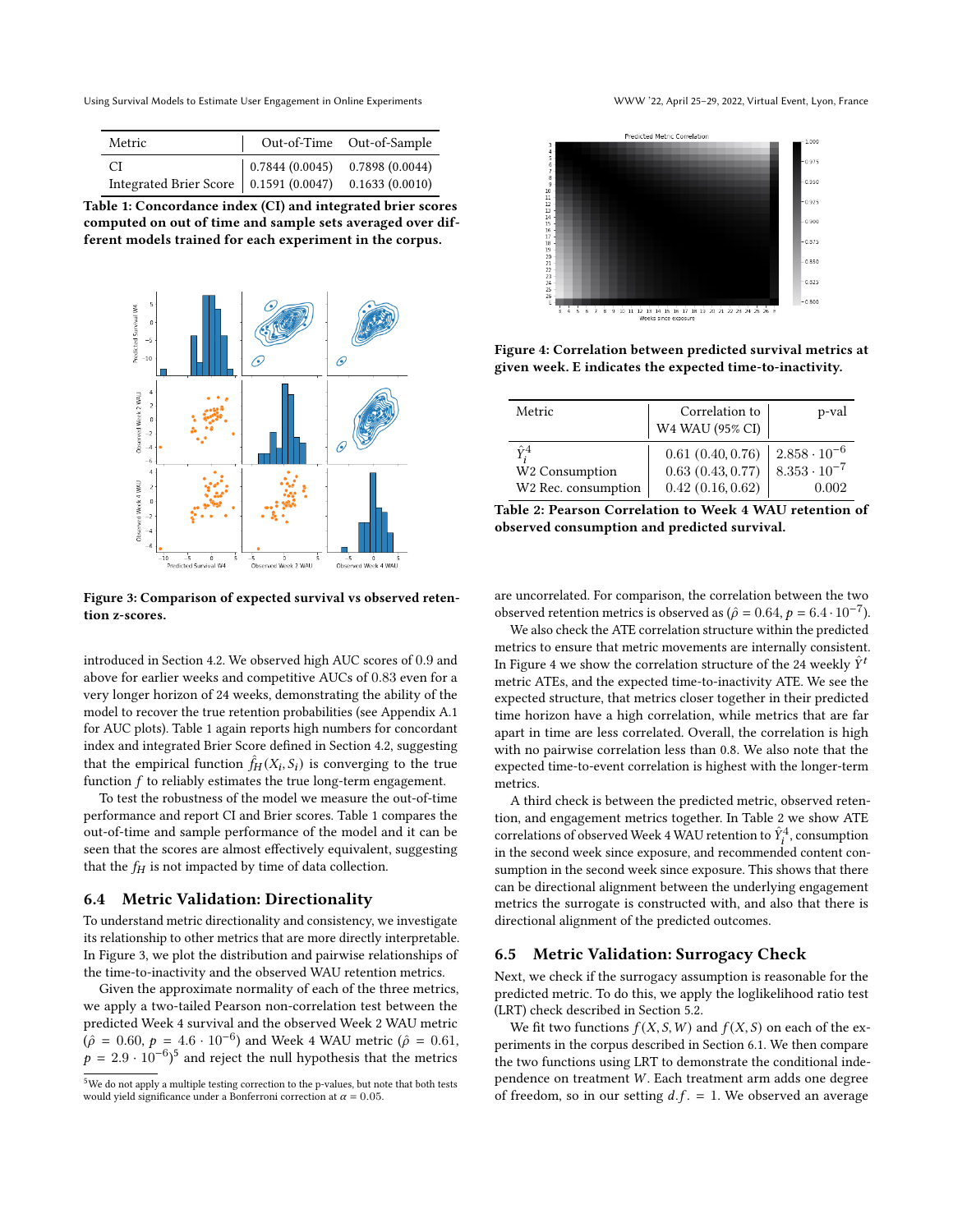<span id="page-7-0"></span>

Figure 5: Discriminative power  $\hat{p}$  of predicted survival compared to observed metrics engagement and WAU retention metrics, estimated over 51 online experiments

test statistic of  $-6.085$  ( $p > 0.05$ ). This suggests there may not be chronic violations of the surrogacy assumption.

#### 6.6 Metric Sensitivity

Finally, we use the sensitivity decomposition described in Section [5.3](#page-4-1) to show that the predicted time-to-inactivity enables decisions on A/B tests. To investigate this, we compute the prior probability of movement  $\hat{p}$  (discriminative power) and the prior variance of the scaleless treatment effect under the alternative hypothesis  $\hat{V}$  on the predicted time-to-inactivity metrics, the observed week 2 WAU, and observed week 4 WAU. The results are shown in Figures [5](#page-7-0) and [6,](#page-7-1) respectively.

We see that the discriminative power for Week 4 WAU is about twice that of Week 2 WAU, and that the predicted time-to-inactivity metrics have comparable discriminative power to the Week 4 WAU metric. We observe the weekly predicted metrics have higher discriminative power using predictions with short time horizons, while longer-term predictions approach that of the expected time-toinactivity metric. The statistical power parameter estimate  $\hat{V}$  also shows that there is similar statistical power between Week 4 WAU and Week 2 WAU. We also observe that the predicted metrics have higher statistical power than either observed metric.

We note that  $\hat{V}$  tends to increase with the prediction horizon, while  $\hat{p}$  tends to decrease. We investigated both the distribution of the relative differences  $\delta$  and pooled variances from each metric, and observed that the relative differences in each metric tend to increase with the prediction horizon, which corresponds to a higher  $\hat{V}$ . Similarly, there is an increase in the pooled variances  $\sigma$  over the prediction horizons, which depresses the discriminative power estimate  $\hat{p}$ . One consideration is that the Cox model generates diverging survival curves up to a time horizon specific to the data set, so the increase in metric variance could be a result of the choice of survival model and time horizons associated with this analysis. The upward trend in statistical power would not continue indefinitely, as we would see a decrease in statistical power at long time horizons as the predicted survival probabilities approach zero.

Given that both  $\hat{p}$  and  $\hat{V}$  are measured higher for the predicted metrics than for the observed metrics, this suggests that the set

<span id="page-7-1"></span>

Figure 6: Statistical power  $\hat{V}$  of predicted survival compared to observed metrics engagement and WAU retention metrics, estimated over 51 online experiments

of predicted metrics are more sensitive than the observed metrics. The A/A test results suggest this result is trustworthy since there is not an increased false positive rate.

To ensure that the metric is not exhibiting artificially high sensitivity through a high false-positive rate, we conducted A/A tests by re-randomizing the treatment assignments on the observed exposure logs from our experiment corpus. We looked at the distribution of 432 p-values for each of the predicted metrics resulting from A/A test simulations and as expected, found the distributions to be uniform, suggesting the high sensitivity of time-to-inactivity reported earlier is valid (see Appendix [A.2](#page-9-1) for details). This is only a validation of the type 1 error rate of the surrogate metric and not the target metric [\[17\]](#page-8-16).

#### 7 CONCLUSION AND FUTURE WORK

In this work, we introduced a long-term engagement metric – timeto-inactivity – and described the use of survival modeling to estimate the metric using short-term metrics. Then, we presented a set of validation checks necessary to reliably use the metric for experimentation. We first discussed a set of survival metrics to validate the model and then presented a set of checks to verify the directionality and sensitivity of the metrics. In addition, we presented checks to verify the statistical surrogacy assumption when the predicted long-term metric is modeled using a survival function. Finally, we demonstrated the development of the time-to-inactivity metric for a real-world application using experiments at Spotify. We used historical online experiments and showed that the validity checks hold for our proposed metric. The results show the survival metrics improved sensitivity over baseline while preserving directionality.

In summary, using a large-scale empirical study, we presented practical guidelines and validations needed to use the previously proposed survival analysis based engagement models as metrics in A/B tests. By leveraging immediate short-term engagement to predict longer-term churn, our work will allow online service companies to make more rapid decisions that are more aligned with north star company goals. We plan to investigate the impact of different survival models on metric directionality and sensitivity in the future.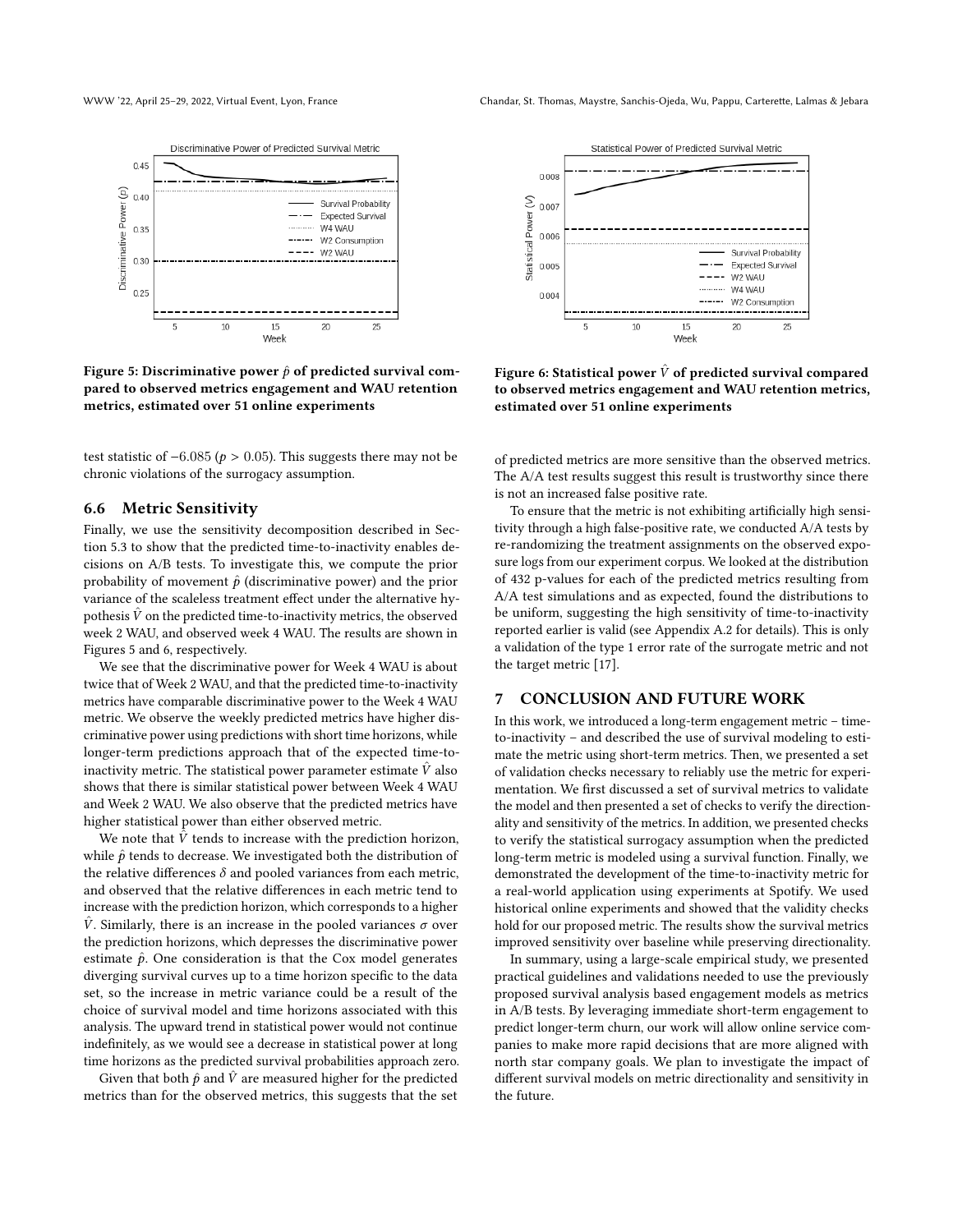Using Survival Models to Estimate User Engagement in Online Experiments WWW '22, April 25–29, 2022, Virtual Event, Lyon, France

#### **REFERENCES**

- <span id="page-8-32"></span>[1] J. Ahn, J. Hwang, D. Kim, H. Choi, and S. Kang. 2020. A Survey on Churn Analysis in Various Business Domains. IEEE Access 8 (2020), 220816–220839.
- <span id="page-8-35"></span>[2] Laura Antolini, Patrizia Boracchi, and Elia Biganzoli. 2005. A time-dependent discrimination index for survival data. Statistics in Medicine 24, 24 (2005), 3927– 3944.
- <span id="page-8-4"></span>Susan Athey, Raj Chetty, Guido W Imbens, and Hyunseung Kang. 2019. The Surrogate Index: Combining Short-Term Proxies to Estimate Long-Term Treatment Effects More Rapidly and Precisely. Technical Report 26463. National Bureau of Economic Research.
- <span id="page-8-5"></span>[4] Albert C. Chen and Xin Fu. 2017. Data + Intuition: A Hybrid Approach to Developing Product North Star Metrics. In Proc. of WWW. 617–625.
- <span id="page-8-33"></span>[5] D. R. Cox. 1972. Regression Models and Life-Tables. Journal of the Royal Statistical Society: Series B (Methodological) 34, 2 (1972), 187–202.
- <span id="page-8-31"></span>[6] D. R. Cox. 1975. Partial likelihood. Biometrika 62, 2 (1975), 269–276.
- <span id="page-8-30"></span>[7] Alex Deng. 2015. Objective Bayesian Two Sample Hypothesis Testing for Online Controlled Experiments. In Proc. of WWW. 923–928.
- <span id="page-8-17"></span>[8] Alex Deng and Xiaolin Shi. 2016. Data-driven metric development for online controlled experiments: Seven lessons learned. In Proc. of KDD. 77-86.
- <span id="page-8-25"></span>[9] Alex Deng, Ya Xu, Ron Kohavi, and Toby Walker. 2013. Improving the sensitivity of online controlled experiments by utilizing pre-experiment data. In Proc. of WSDM. 123–132.
- <span id="page-8-28"></span>[10] Drew Dimmery, Eytan Bakshy, and Jasjeet Sekhon. 2019. Shrinkage estimators in online experiments. In Proc. of KDD. 2914–2922.
- <span id="page-8-22"></span>[11] Pavel Dmitriev, Brian Frasca, Somit Gupta, Ron Kohavi, and Garnet Vaz. 2016. Pitfalls of long-term online controlled experiments. In 2016 IEEE international conference on big data (big data). 1367–1376.
- <span id="page-8-18"></span>[12] Pavel Dmitriev, Somit Gupta, Dong Woo Kim, and Garnet Vaz. 2017. A dirty dozen: twelve common metric interpretation pitfalls in online controlled experiments. In Proc, of KDD. 1427–1436.
- <span id="page-8-23"></span>[13] Pavel Dmitriev and Xian Wu. 2016. Measuring metrics. In Proc. of CIKM. 429–437.
- <span id="page-8-26"></span>[14] Alexey Drutsa, Gleb Gusev, and Pavel Serdyukov. 2015. Future user engagement prediction and its application to improve the sensitivity of online experiments. In Proc. of WWW. 256–266.
- <span id="page-8-29"></span>[15] Alexey Drutsa, Gleb Gusev, and Pavel Serdyukov. 2017. Using the Delay in a Treatment Effect to Improve Sensitivity and Preserve Directionality of Engagement Metrics in A/B Experiments. In Proc. of WWW. 1301–1310.
- <span id="page-8-1"></span>[16] Alexey Drutsa, Anna Ufliand, and Gleb Gusey. 2015. Practical aspects of sensitivity in online experimentation with user engagement metrics. In Proc. of CIKM. 763– 772.
- <span id="page-8-16"></span>[17] Weitao Duan, Shan Ba, and Chunzhe Zhang. 2021. Online Experimentation with Surrogate Metrics: Guidelines and a Case Study (WSDM '21). 193–201.
- <span id="page-8-7"></span>[18] Georges Dupret and Mounia Lalmas. 2013. Absence time and user engagement: evaluating ranking functions. In Proceedings of the sixth ACM international con-
- <span id="page-8-34"></span>ference on Web search and data mining. 173–182. [19] Cameron Davidson-Pilon et al. 2021. CamDavidsonPilon/lifelines: v0.25.8.
- <span id="page-8-20"></span>[20] Aleksander Fabijan, Jayant Gupchup, Somit Gupta, Jeff Omhover, Wen Qin, Lukas Vermeer, and Pavel Dmitriev. 2019. Diagnosing sample ratio mismatch in online controlled experiments: a taxonomy and rules of thumb for practitioners. In Proc. of KDD. 2156–2164.
- <span id="page-8-10"></span>[21] Peter S Fader and Bruce GS Hardie. 2007. How to project customer retention. Journal of Interactive Marketing 21, 1 (2007), 76–90.
- <span id="page-8-36"></span>[22] T. Gerds, M. Kattan, M. Schumacher, and C. Yu. 2013. Estimating a time-dependent concordance index for survival prediction models with covariate dependent censoring. Statistics in medicine 32 13 (2013), 2173–84.
- <span id="page-8-9"></span>[23] Nicolas Glady, Bart Baesens, and Christophe Croux. 2009. Modeling churn using customer lifetime value. European Journal of Operational Research 197, 1 (2009), 402–411.
- <span id="page-8-37"></span>[24] Erika Graf, Claudia Schmoor, Willi Sauerbrei, and Martin Schumacher. 1999. Assessment and comparison of prognostic classification schemes for survival data. Statistics in medicine 18, 17-18 (1999), 2529–2545.
- <span id="page-8-38"></span>[25] Arthur Gretton, Kenji Fukumizu, Choon Hui Teo, Le Song, Bernhard Schölkopf, Alexander J Smola, et al. [n.d.]. A kernel statistical test of independence.
- <span id="page-8-11"></span>[26] Sunil Gupta, Dominique Hanssens, Bruce Hardie, Wiliam Kahn, V Kumar, Nathaniel Lin, Nalini Ravishanker, and S Sriram. 2006. Modeling customer lifetime value. Journal of service research 9, 2 (2006), 139–155.
- <span id="page-8-13"></span>[27] Somit Gupta, Ronny Kohavi, Diane Tang, Ya Xu, Reid Andersen, Eytan Bakshy, Niall Cardin, Sumita Chandran, Nanyu Chen, Dominic Coey, et al. 2019. Top challenges from the first practical online controlled experiments summit. ACM SIGKDD Explorations Newsletter 21, 1 (2019), 20–35.
- <span id="page-8-2"></span>[28] Henning Hohnhold, Deirdre O'Brien, and Diane Tang. 2015. Focusing on the long-term: It's good for users and business. In Proc. of KDD. 1849–1858.
- <span id="page-8-6"></span>[29] Liangjie Hong and Mounia Lalmas. 2020. Tutorial on Online User Engagement: Metrics and Optimization. In Proc. of KDD (KDD '20). 3551–3552. [https://doi.](https://doi.org/10.1145/3394486.3406472) [org/10.1145/3394486.3406472](https://doi.org/10.1145/3394486.3406472)
- <span id="page-8-8"></span>[30] Komal Kapoor, Mingxuan Sun, Jaideep Srivastava, and Tao Ye. 2014. A hazard based approach to user return time prediction. In Proc. of KDD. 1719–1728.

<span id="page-8-40"></span>

Figure 7: Out-of-Sample AUC plotted averaged across 38 different models and plotted across 24 weeks.

<span id="page-8-41"></span>

Figure 8: Violin distribution plots of p-values observed for each survival metric across 432 A/A test simulations.

- <span id="page-8-27"></span>[31] Eugene Kharitonov, Alexey Drutsa, and Pavel Serdyukov. 2017. Learning sensitive combinations of A/B test metrics. In Proc. of WSDM. 651–659.
- <span id="page-8-3"></span>[32] Ron Kohavi, Alex Deng, Brian Frasca, Roger Longbotham, Toby Walker, and Ya Xu. 2012. Trustworthy online controlled experiments: Five puzzling outcomes explained. In Proc. of KDD. 786–794.
- <span id="page-8-24"></span>[33] Ron Kohavi, Alex Deng, Roger Longbotham, and Ya Xu. 2014. Seven rules of thumb for web site experimenters. In Proc. of KDD. 1857–1866.
- <span id="page-8-0"></span>[34] Ron Kohavi, Roger Longbotham, Dan Sommerfield, and Randal M. Henne. 2009. Controlled Experiments on the Web: Survey and Practical Guide. Data Min. Knowl. Discov. 18, 1 (2009), 140–181.
- <span id="page-8-14"></span>[35] Ross L Prentice. 1989. Surrogate endpoints in clinical trials: definition and operational criteria. Statistics in medicine 8, 4 (1989), 431–440.
- <span id="page-8-12"></span>[36] Markus Viljanen, Antti Airola, J. Heikkonen, and T. Pahikkala. 2017. A/B-Test of Retention and Monetization Using the Cox Model. In AIIDE.
- <span id="page-8-19"></span>[37] Ya Xu, Nanyu Chen, Addrian Fernandez, Omar Sinno, and Anmol Bhasin. 2015. From infrastructure to culture: A/b testing challenges in large scale social networks. In Proc. of KDD. 2227–2236.
- <span id="page-8-21"></span>[38] Ya Xu, Weitao Duan, and Shaochen Huang. 2018. SQR: balancing speed, quality and risk in online experiments. In Proc. of KDD. 895–904.
- <span id="page-8-15"></span>[39] Jeremy Yang, Dean Eckles, Paramveer Dhillon, and Sinan Aral. 2020. Targeting for long-term outcomes. arXiv preprint arXiv:2010.15835 (2020).

#### A ADDITIONAL RESULTS

#### <span id="page-8-39"></span>A.1 Model Performance: AUC Scores

To validate the performance of the survival model for our given task, the problem can be viewed as a binary classification task where the goal is to identify high-risk users. Here, given the estimated probability of the inactivity at time  $t$  indicates the probability to churn. We use the ROC curve that compares the false positive rate against the true positive rate, and the area under the ROC curve ( $AUC - ROC$ ) is plotted for each time point to validate the model performance.Figure [7](#page-8-40) shows the out-of-sample AUC-ROC computed for 24 weeks. The high AUC scores for earlier weeks demonstrate